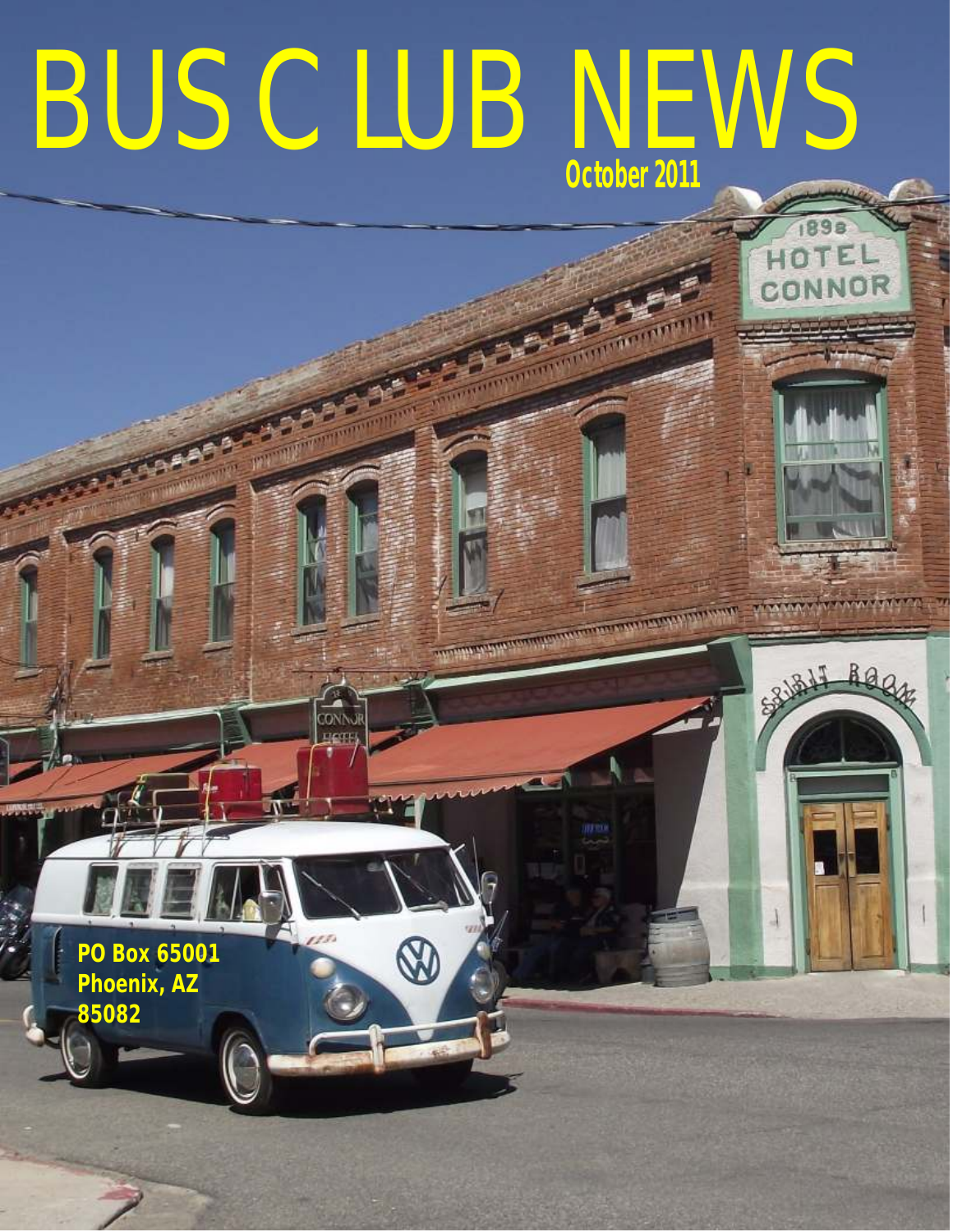## **Behind the Wheel**

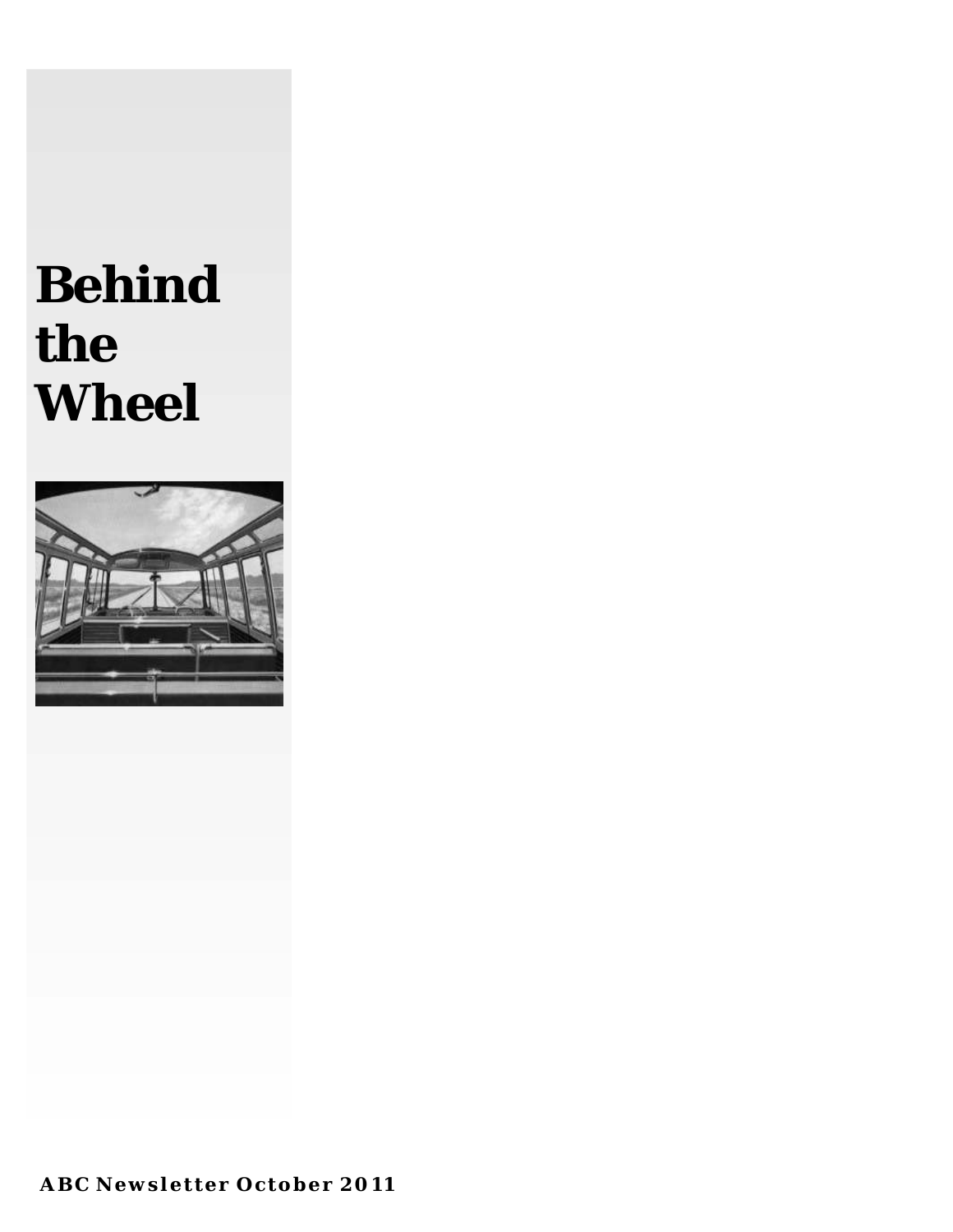President Melissa Jess 602-867-7672 Vice President Nancy Axtell 480-251-7885 Treasurer Phil Gantchev 602-625-0416 Secretary Gary Lampinen 602-881-1291 Events Bob Patyi Membership Chris Lee 480-241-7025 Sergeant at Arms Will Davis 602-403-0966

APS Electric Light Parade - 25th anniversary North Phoenix Baptist Church 5757 N. Central

Theme: Silver Bells 25 years of tradition

Dates:

�h 11/10/2011 Proof of Insurance Due

�h 12/2/2011 Noon-6:00pm Check in and set up

�h 12/2/2011 6:30pm-8:30pm Judging, everything must be ready and lit up by 6:30pm

�h 12/2/2011 6:30pm All drivers required to attend drivers meeting

�h 12/3/2011 Parade Starts Promptly at 7:00pm come early to prep and hang out Need to knows:

�h Your display cannot exceed 13'6" high

- �h No drinking
- �h Must have a fire extinguisher
- �h Generator must be ventilated
- �h Minimum number of lights 2000

�h Parade route, South on Central, East on Camelback, South on 7th street, ending at Indian School. (2miles)

\*We need a volunteer!! We need a "Walking Marshal" to lead our group, you must wear all black. (Including black shoes.)

If you will not be in the parade please come support the ABC!! If you think you might want to be in the parade, please let me know. I need an estimated head count by 11/4!!

The Arizona Bus Club is an official non-profit organization. That means that your donations may now be tax deductible. Consult your tax advisor, then donate till it hurts.

The club general meeting takes place on the third Wednesday of the month at Rosita's 960 West University in Tempe Arizona 85281. It's on the Northeast corner of the intersection of University and Hardy and usually gets going at 7pm.

Membership is \$20 per. Mail your dues to ABC Membership PO Box 65001 Phoenix, AZ 85082 or contact our membership chick Chris Lee @ 480-241- 7025

If seeing your ABC friends at meetings and campouts isn't enough, you can now communicate with other members via the Arizona Bus Club Yahoo email group. You can plan an impromptu campout, invite everyone to the drive-in on short notice, or just talk buses. To subscribe just send an email to **arizonabusclubsubscribe@yahoogroups.com** and start enjoying the fun!

#### Disclaimer:

The views and opinions expressed in the Arizona Bus Club newsletter are those of the individual contributors (monkeys chained to typewriters! PETA, SEND HELP NOW!) and are not necessarily those of the board, general members or the editors, unless otherwise stated. No Arizona Bus Club board member or general member, past or present, shall be held liable for any damages, death, injury or harm resulting from the use or misuse of any information contained in the newsletter or the newsletter itself. Enjoy your News online at Arizonabusclub.com!

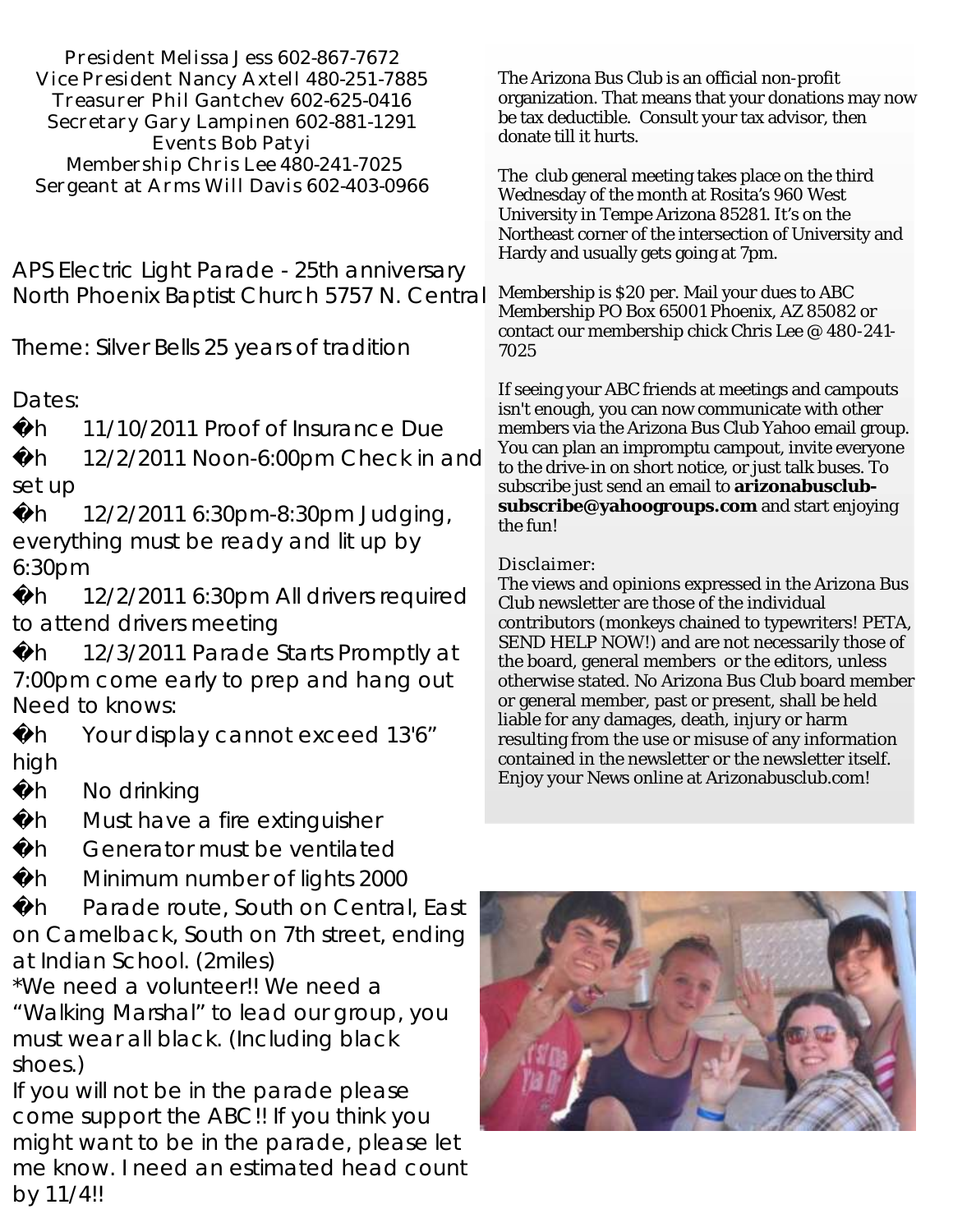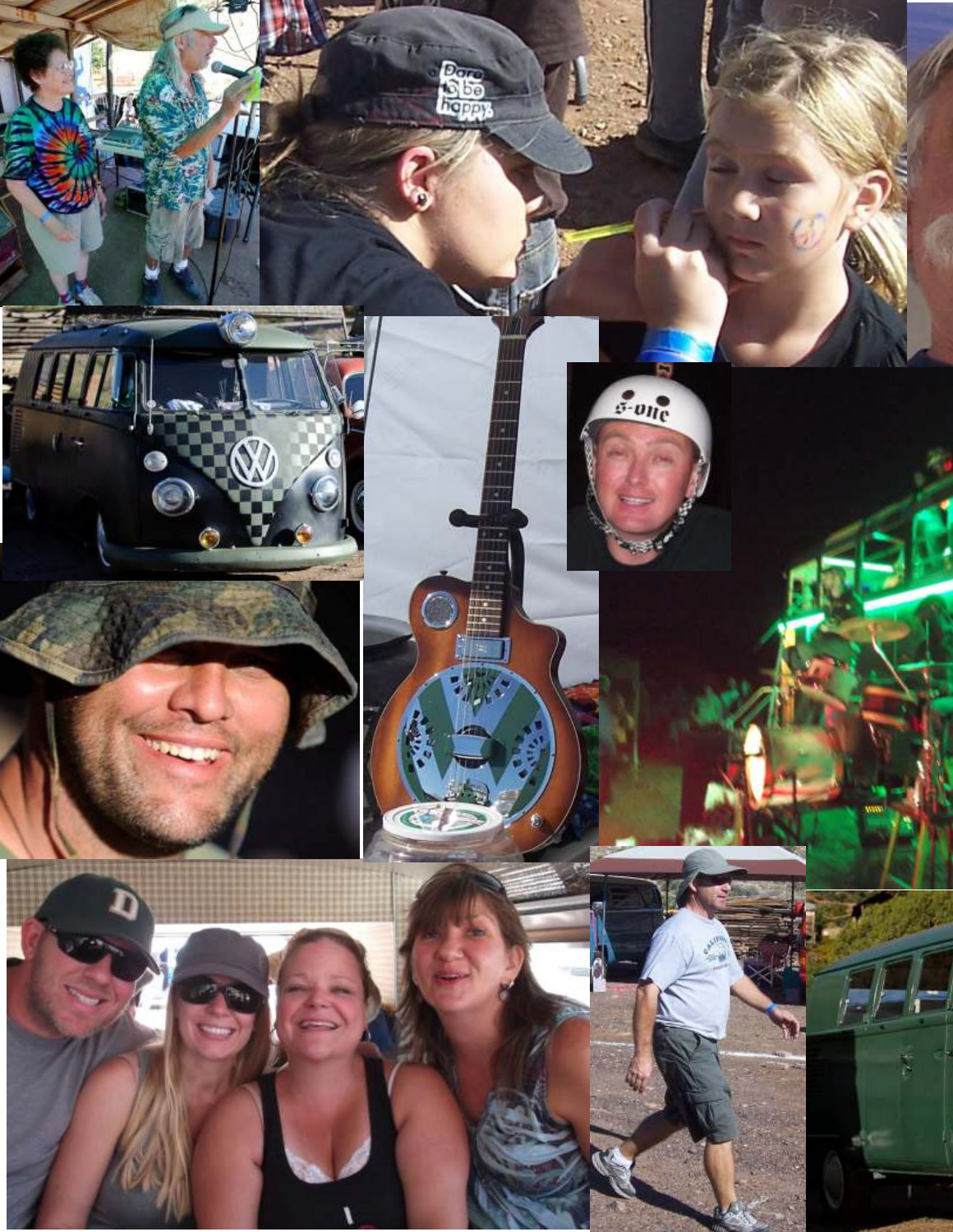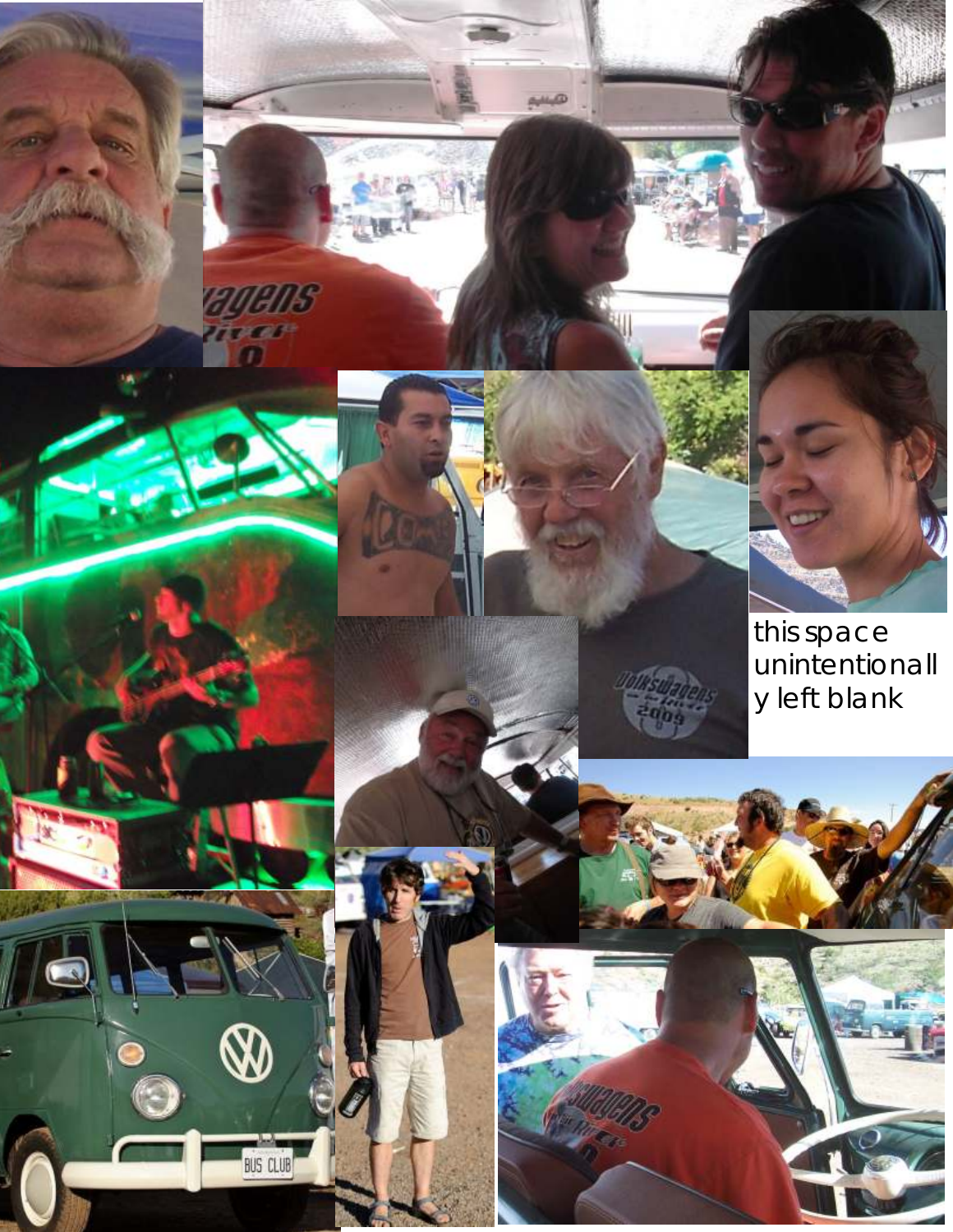# *Coming Events* There is NC

### **Saturday October 29** clean up after them.

Anybody with a VW powered are no trees in the Show area !!!<br>Vehicle is invited to the **Exal Total Total Toggle** CAMPOUT Winner, Winner<br>Chicken Dinner on Friday Chicken Dinner on Friday **December 20th through 11th through 11th available. Please no glass**<br> **Devening, FREE BEER while December 20th and available. Please no glass** the Keg lasts. The place is at the earthcare area. This is an Event for the Party Park Park, Mesa, This is an Event for the Pariot Yuma County Fair Grounds,<br>
enter from Pacific Ave across<br>
THILL For more into contact Soni from Walmart, look for the sign. at sonny1241@gmail.com<br>Tents are OK for those that do Tents are OK for those that do<br> **Saturday November 5th** FUN<br>
Pets are invited too, you have to draiser for Walter's heart

Halloween camp out and<br>
costume party on 10-29-11 at my<br>
place starting at 1pm. We will be<br>
BBQing and carving pumpkins<br>
dinner on Friday night per<br>
person. If you bring an additional<br>
drinking and having a good time<br>
dinn drinking and having a good time.<br>I was also thinking of lighting up<br>everyone's busses with orange show is on Sat, Nov 5, from 9 everyone's busses with orange<br>
and black lights. Bring a side<br>
dish and what you want to drink.<br>
Please let me know how many<br>
people will be over so i can get<br>
enough meat and saled. My<br>
let be sure for the server so a sal address is 4141 W. Waltann LN.<br>
Phoenix AZ. 85053 phone # nice clean restrooms in the<br>
602-622-6902 if i dont answer camping area. The Show price is  $602-622-6902$  if i dont answer<br>leave a message. Chad<br> $\begin{array}{r} \text{the same as in past years:} \\ \text{the same as in past years:} \\ \text{$10$ show entry includes the} \end{array}$ **Yuma VW Campout & Show 1998 Market American State State State - downtown Phoenix. They are do the driver, \$2 for each additional VW's on the River 10** VW's on the River 10<br>The campout starts on Friday erson, kids under 10 free..........<br>morning Nov 4 2011 **morning Nov 4,2011 be a Set of the Show are all the Show are a** Here Anybody with a VW powered are no trees in the Show area II Engine Blow, Raffle, Food, Hot<br>and Cold Drinks will be containers or bottles in the show **PACIFIC EVALUTE: Info contact Sonny 1!!!!!** For more info contact Sonny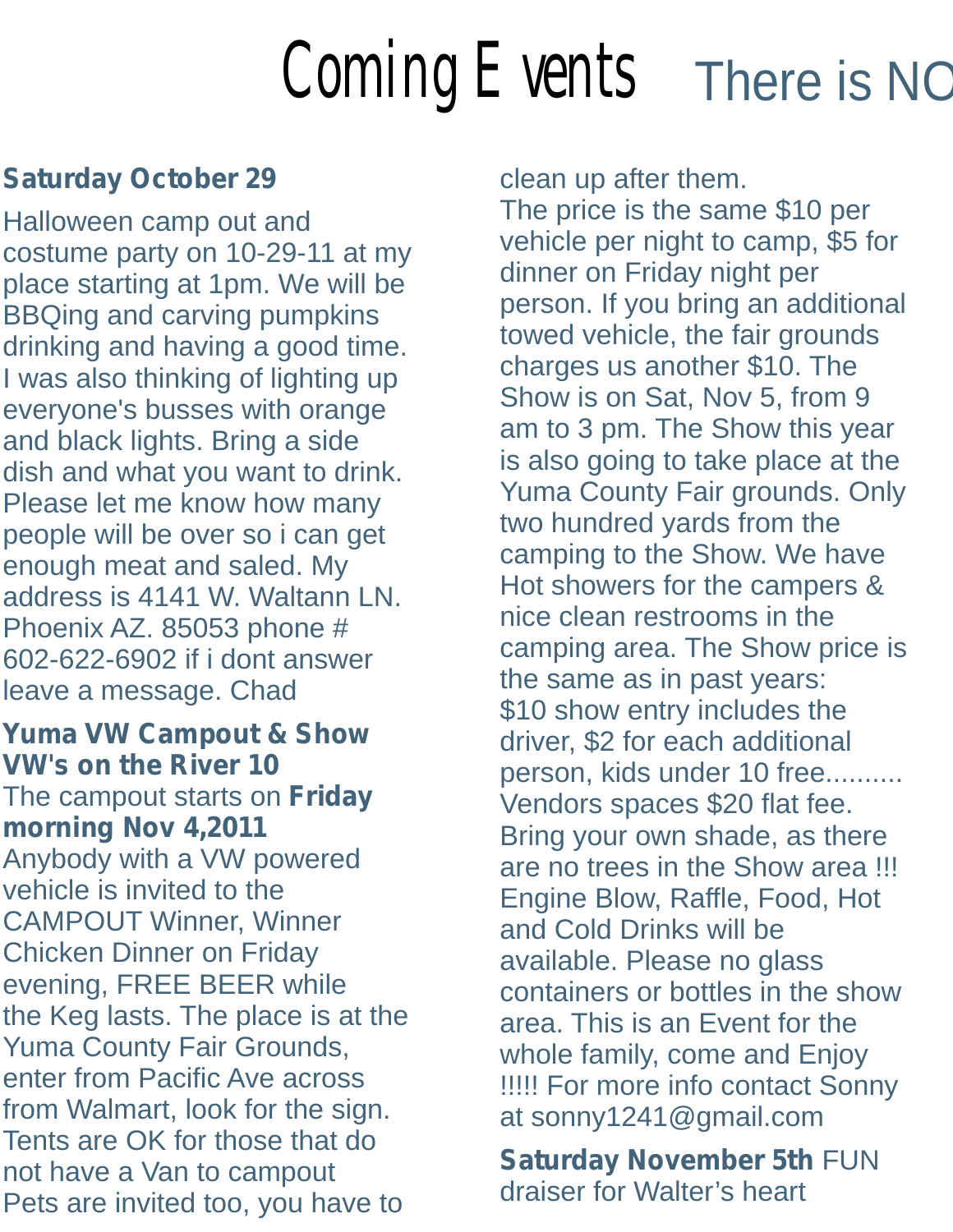## general meeting at Rosita's in December.

Vehicle per night to camp and information at information at a president, Secretary and costume particle party on  $\mathbb{R}^2$  at my night party on  $\mathbb{R}^2$  at my night party on  $\mathbb{R}^2$  at my night particle party on  $\mathbb$ www.Facebook/WaltertheBus

WHEN CRUISE ASSOC. YES<br>
WE ARE BACK TO BRING THE usher at Jerome. So be thinking ANNUAL TOYZ 4 TOTZ – about the office you've so long WICKENBURG RUN fantasized about holding and

**December 9th through 11th** Arizona Bus Club Christmas Party, Usery Pass Park, Mesa, A7 AZ

> **January 12th Buses by the Bridge Lake Havasu City January 18th: ABC general** meeting and Elections. New

transplant at the Walterdome **2008** election terms This year we will The price is the same of 10 per 6425 E. Thomas in Phoenix.<br> **Exame be voting for all the positions but Auction more be and and president.** Secretary and Sergeant-at-arms will be for one year terms. Vice President,<br>Treasurer. Events Coordinator Saturday November 5th JDRF<br>
walk to cure Diabetes: come out<br>
and Membership Coordinator<br>
and Membership Coordinator<br>
will be for two years. The<br>
election will be in January 2012.<br>
Then in 2013 we will vote on<br>
November 11 **November 11 - 13 Crash at the Exercise President, Secretary, and<br>
Tonopah Bash VW Campout** Sergeant-at-arms for two year **November 20th** Car Show at **November 20th** Car Show at **November 20th** Car Show at **notat and sales. The sales and sales and sales and sales and sales and sales and sales and sales and sales and sales and sales and sales** only vote on the positions that<br>will be finishing their two year **November 13th** Volkstreffen,<br>
Glendale Community College<br> **Example 2rd Holiday Light**<br> **Example:** 3rd Holiday Light<br>
Light<br>
Light<br>
Light<br>
Light<br>
Light<br>
Light<br>
Light<br>
Light<br>
Light<br>
Light<br>
Light<br>
Light<br>
Light<br>
Light<br>
Light<br> **10 December 3rd Holiday Light** is not good if no one knows what **Parade** - downtown Phoenix. they are doing. Melissa Jess is **December 4th REMEMBER** retiring as President and Will<br>WHEN CRUISE ASSOC. YES Davis will no longer be head start schmoozing for votes.